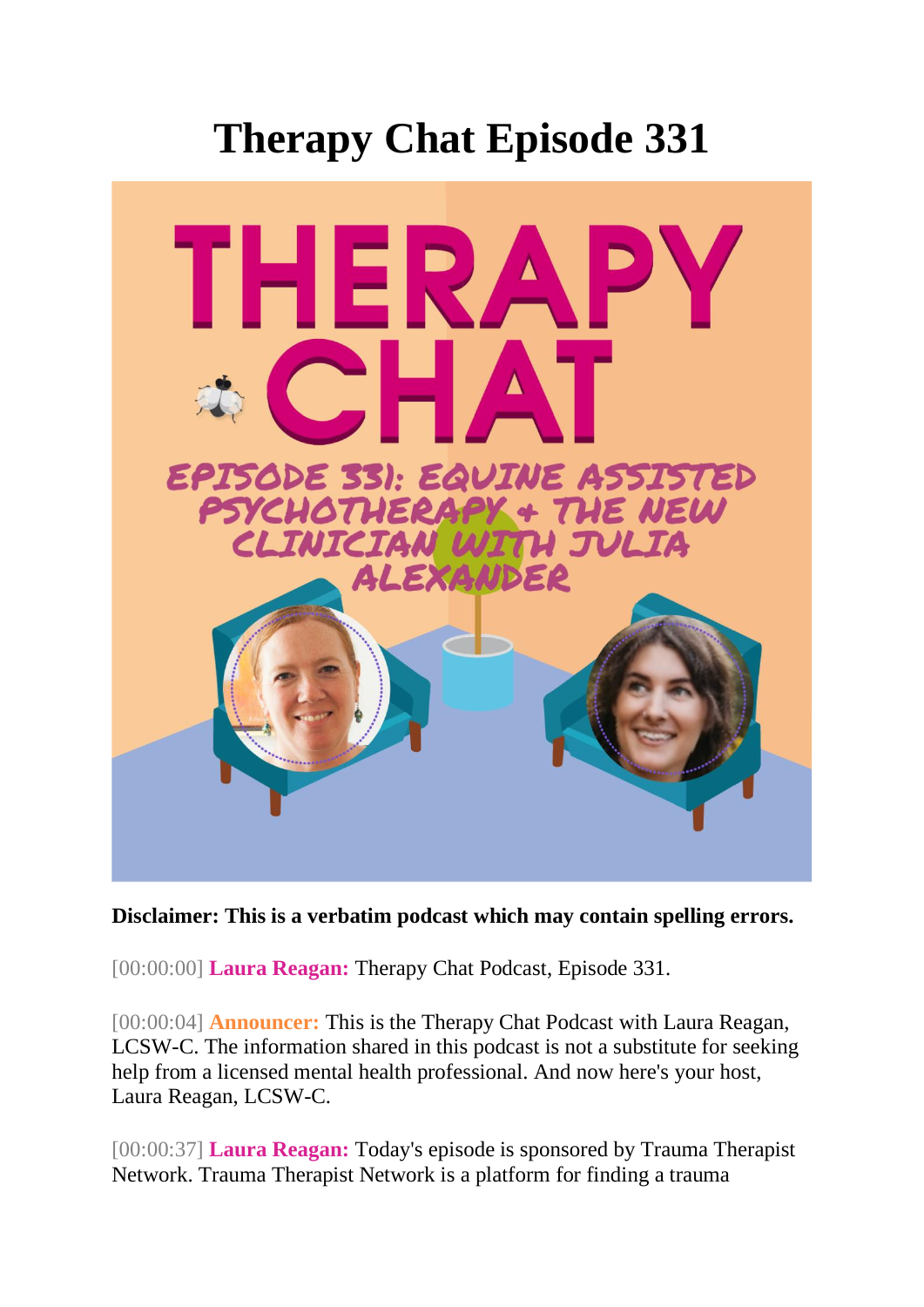therapist, learning about trauma, and understanding about how trauma shows up in our lives, and what the healing process can look. Go to www.traumatherapistnetwork.com to learn more.

[00:00:59] This [00:01:00] week's episode is sponsored by Therapy Notes, the number one rated electronic health record system available today. With live telephone support seven days a week, it's clear why Therapy Notes is rated 4.9 out of five stars on Trustpilot and has a five-star rating on Google. Therapy notes makes billing, scheduling, note taking, and tele-health incredibly easy.

[00:01:18] And now for all you prescribers out there, Therapy Notes is proudly introducing e-prescribe. Use coupon code, "CHAT," or click the link in the show notes to get two free months at therapynotes.com.

[00:01:31] Hi, welcome back to Therapy Chat. I'm your host, Laura Reagan. Today we are continuing the conversation about Equine-assisted Psychotherapy.

[00:01:41] So if you heard episode 329, I interviewed Mary Sue McCarthy LCPC, and she talked about Trauma-focused Equine-assisted Psychotherapy, which is a mouthful words I use all the time, but stumble over them when I'm putting them all together. Mary Sue explained [00:02:00] how Equine-assisted Psychotherapy helps us engage the attachment system and how we do equine work, because it's an opportunity to activate our attachment relating. So, the way we relate to other beings opens up in connection with the horse, or doesn't open up and either way it's information. So, if you listen to episode 329, you know what I'm talking about, Mary Sue explained it very well. And she also wrote a guest post on Trauma Therapist Network's blog about this subject, where she goes into it in a little bit more detail explaining how it relates to Polyvagal Theory, but it's all in a very down to earth style of explanation.

[00:02:46] So it's not super heady. Anyway, hopefully you heard episode 329 last week. We heard that interview with Mary Sue McCarthy. And this week you're going to hear me speaking with Julia Alexander, who [00:03:00] is now a licensed clinical social worker practicing in Austin, Texas. But at the time she was a new grad and she talked about finding her way in clinical work as an Equine Psychotherapists with her Natural Lifemanship Training. So, this is a really interesting conversation to listen to, especially as we're in graduation season and there's many new MSW grads coming out of school now, eager to get out there and help.

[00:03:32] And there's so much need right now as always, it's harder and harder to find a therapist these days, because so many of us are exhausted and worn out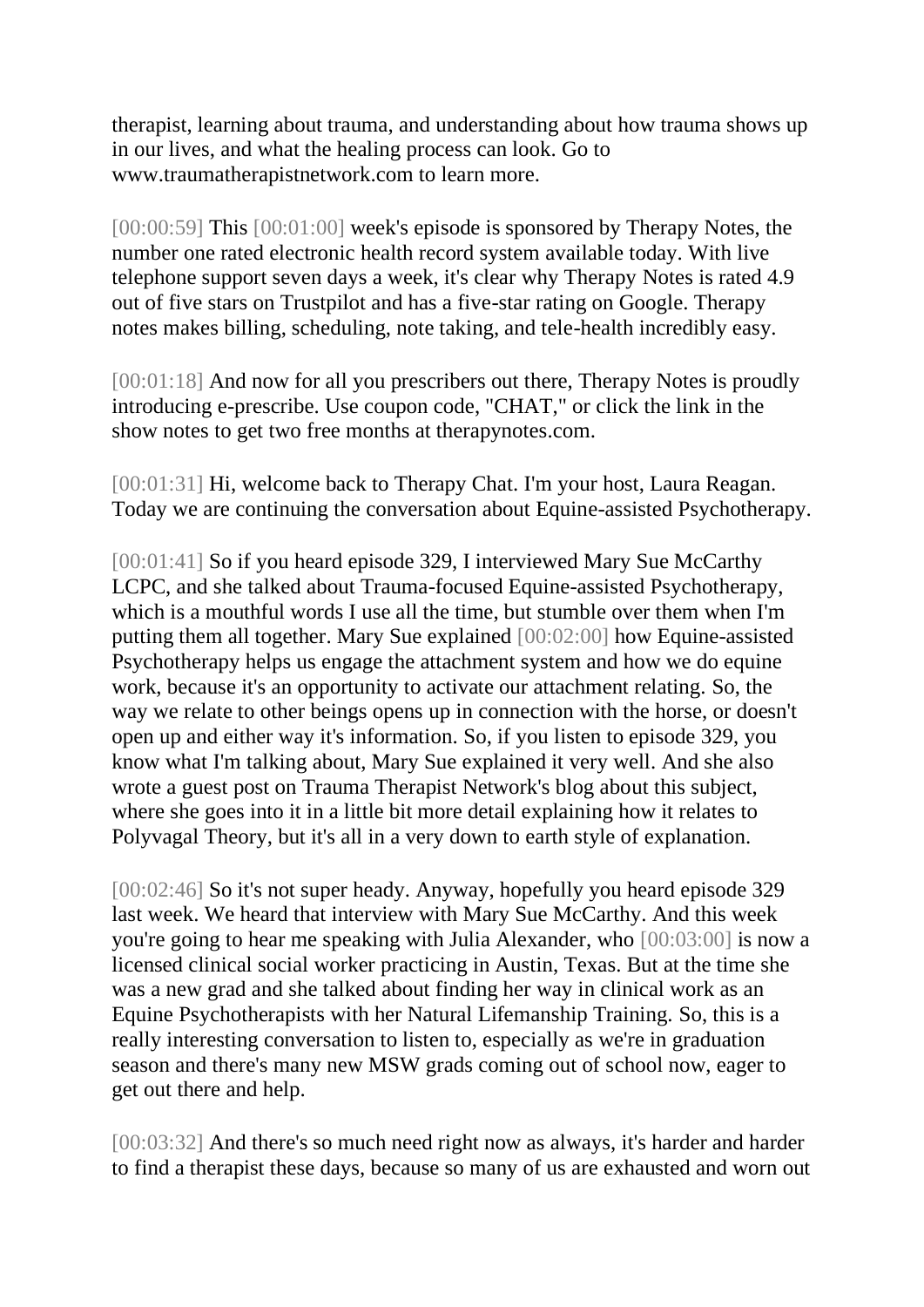from practicing during the pandemic, walking alongside our clients, dealing with the same struggles and pain and fear that we have been dealing with, which is very challenging.

[00:03:57] And as the pandemic is shifting [00:04:00] to some kind of a strange new normal with plenty of ups and downs, still many of us are wondering how we're going to keep going. It's a really hard time to be a therapist, but connection and community and being with others who get where you've been and know that it can get better is really powerful.

[00:04:20] It's been deeply meaningful to me, connecting with fellow trauma therapists in the Trauma Therapist Network community. During our weekly calls, there's so much, so much resonance in all of our experiences, and there's so much hope and compassion and kindness and warmth and encouragement, support, and practical tips.

[00:04:42] I'm really grateful for the community. And I'm grateful for all of you, new social workers and other mental health professionals and counselors who will be out there graduating this summer. And so my advice [00:05:00] to all the new grads is practice self-compassion. You have the heart to help others. You're a caring person and you're a resourceful and intelligent person, and you can learn all the ways to help others.

[00:05:18] One of the things that they don't teach you in school, at least they didn't before, and I hope it's getting better, is how to take care of yourself. So, as you go out there and do good work, remember to go inward and check in with your own needs. Hopefully these conversations on Therapy Chat can remind you to come back home to yourself.

[00:05:40] I think making your own self tending a regular practice and a priority is the only way to keep going in this field. And don't try to go at alone. You're not alone. Your part of a community of people and we can do more together. So congratulations to all the new grads. And I hope this conversation [00:06:00] will be inspiring and thought provoking. And love to have you as part of the Trauma Therapist Network, if you have experience in trauma and training and passion for working with trauma survivors, you are needed. Registration will be opening up this summer. So. If you are a therapist and you're interested in that, be sure to get on the waiting list. There's a link in the show notes.

[00:06:22] Let's dive right in to my conversation with Julia Alexander, who will be returning sometime in the near future for an updated conversation to hear about what she's doing now. Thank you all for listening. Talk to you soon.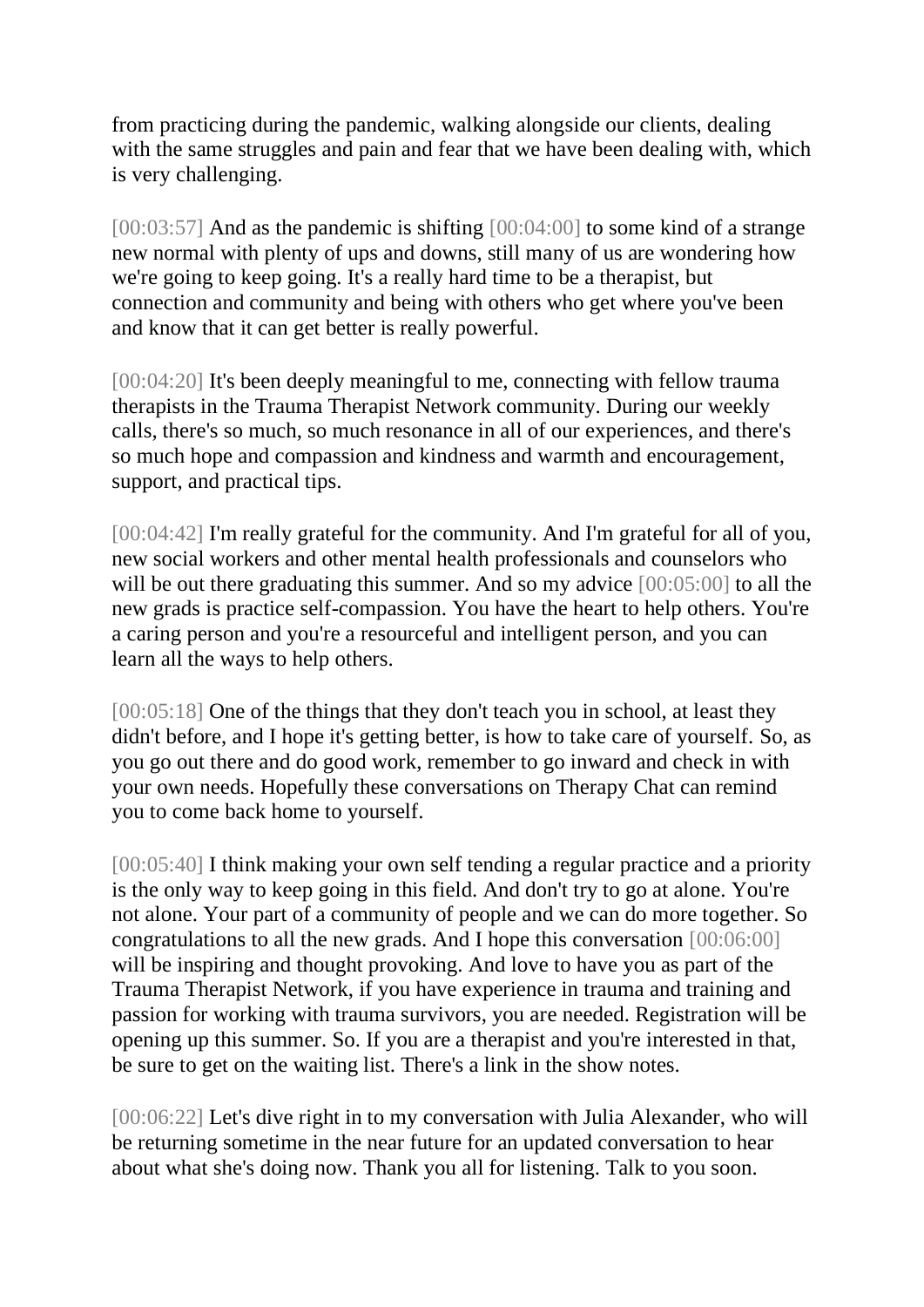[00:06:41] Welcome back to Therapy Chat. Today's episode is going to be, I think fascinating. Of course. I always say that so you can decide for yourself, but I think you're going to enjoy my interview with Julia Alexander. Julia, thank you so much for being on Therapy Chat.

[00:06:58] **Julia Alexander:** Thank you, Laura. I'm [00:07:00] really happy to be here.

[00:07:01] **Laura Reagan:** I'm so happy that you're here too. And I'd like to start off with just you letting the audience know a little bit about you, who you are and your work.

[00:07:13] **Julia Alexander:** Okay. So I recently graduated with my MSW from Smith college. I now work out at Spirit Reins in Liberty Hill, Texas. And I do Trauma Focused, Equine assisted Psychotherapy. And I got involved in that work. It was a long time coming, but when I was at Smith, I went through my first semester of classes and yeah, it was a lot of focus on talk therapy and, I wanted to understand trauma better. And I found a mentor who worked with horses. And I grew up working with horses. I think, I think everyone that has had childhood experiences with horses, they know that there's something [00:08:00] really healing and powerful about that connection, that is sometimes hard to put into words, but it's a felt sense.

[00:08:07] And I thought if I could figure out how to do that I would be really happy in the work that I was doing and it would help me understand my own experiences better as well. So anyways, long story short, my mentor, sent me training for a Natural Lifemanship and I felt like I learned more in three days about the brain and about trauma and about myself and about connection than I had learned about any of those things within my schooling.

[00:08:33] So that's what led me to the path that I'm on now.

[00:08:36] **Laura Reagan:** Awesome. I know that a lot of people who work with horses know that they feel something. And like you said, it's a felt sense. But I think from my experience, a lot of people who work with horses don't know what they're feeling with it and why, so they can't explain it.

[00:08:55] You know, they don't have like the teaching about [00:09:00] selfregulation and trauma that comes with Natural Lifemanship. So it's like sort of a missing piece in that I think in that experience for many people who do work with horses, they're like, I just know that I have to do this, or people will say it's my therapy, but without like the frame of reference to say what it's doing for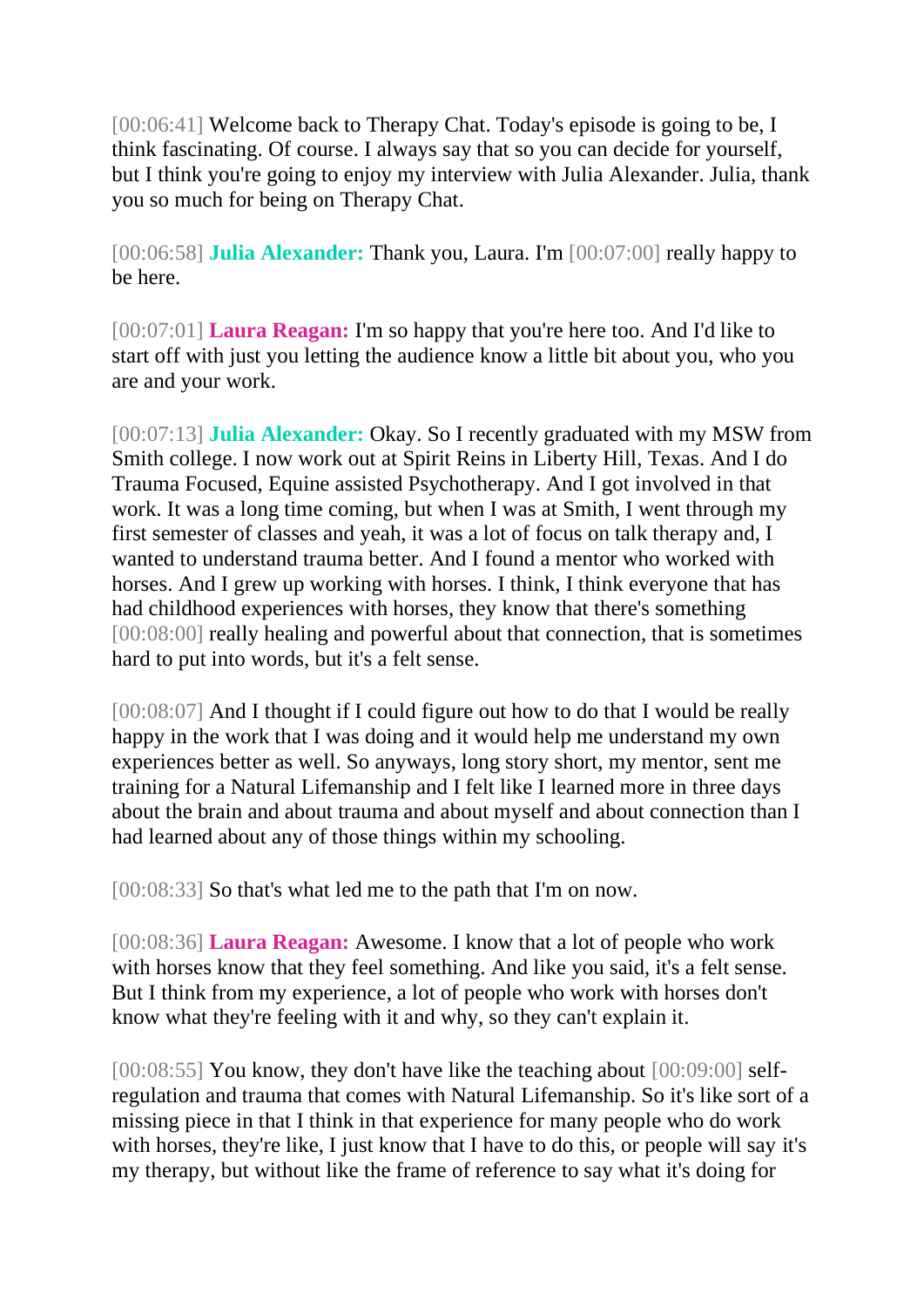them. People who ride people who work with horses directly as like, you know, trainers and stable working in stables and owning stables and things like that. So, it's like, you can take that knowledge from your own experience of what it felt like. And then when you learn what's really happening in your brain, when you're working with horses, it's like, oh.

[00:09:41] **Julia Alexander:** Yes. That's exactly what it's like. I think there's two pieces I feel like to some of this trauma informed equine-assisted psychotherapy that we're really big paradigm shifts for me. And the first is exactly what you're saying is that [00:10:00] yes. You know, there's, this felt sense of being near horses, being around them, building relationships with them, and then being on them and, and all of those things once we start to understand trauma and how it impacts the brain and how regulation happens. You know what we need to support our own regulation, our client's regulation. It's like, wow, this really just makes sense. And then if we moved to have clients on the horse, you know, I think it's very hard to like, repeat that or, copy that, natural movement of the horse.

[00:10:36] And so you have these things happening that yeah, as a horse person, you go and you're just like, wow, this is what, this is exactly what I've been feeling. But there's another piece to that, that's a big paradigm shift, I think, which is, I think that we're taught many of us who've had horse experience. We're taught that we are in control of the horse and that, we can't show [00:11:00] our fear and there's all these stories. I think that at least I was told growing up.

[00:11:05] **Laura Reagan:** I've heard those things. Yeah. You know that confident you have to make the horse think you're not afraid and the horse needs you to be in control.

[00:11:15] **Julia Alexander:** Yes, exactly and what I love about Natural Lifemanship is that it really flipped that, that mentality on its, on its head and you know, it, it, it talks about, as a principle-based model that we were not gonna engage with horses in a way that we wouldn't want to engage with clients. So, it's not about control. It's not about dominance. It's about connection and it's about building a relationship where both parties can think and act for themselves where both parties keep themselves safe and make requests that don't damage relationships. And as we know with trauma, right, that, when we're [00:12:00] dysregulated or when we're triggered, we can, we can make decisions, or I guess it's not even decisions. We can react in ways that damage relationships. And so, I think the healing, that comes in is rewiring the brain to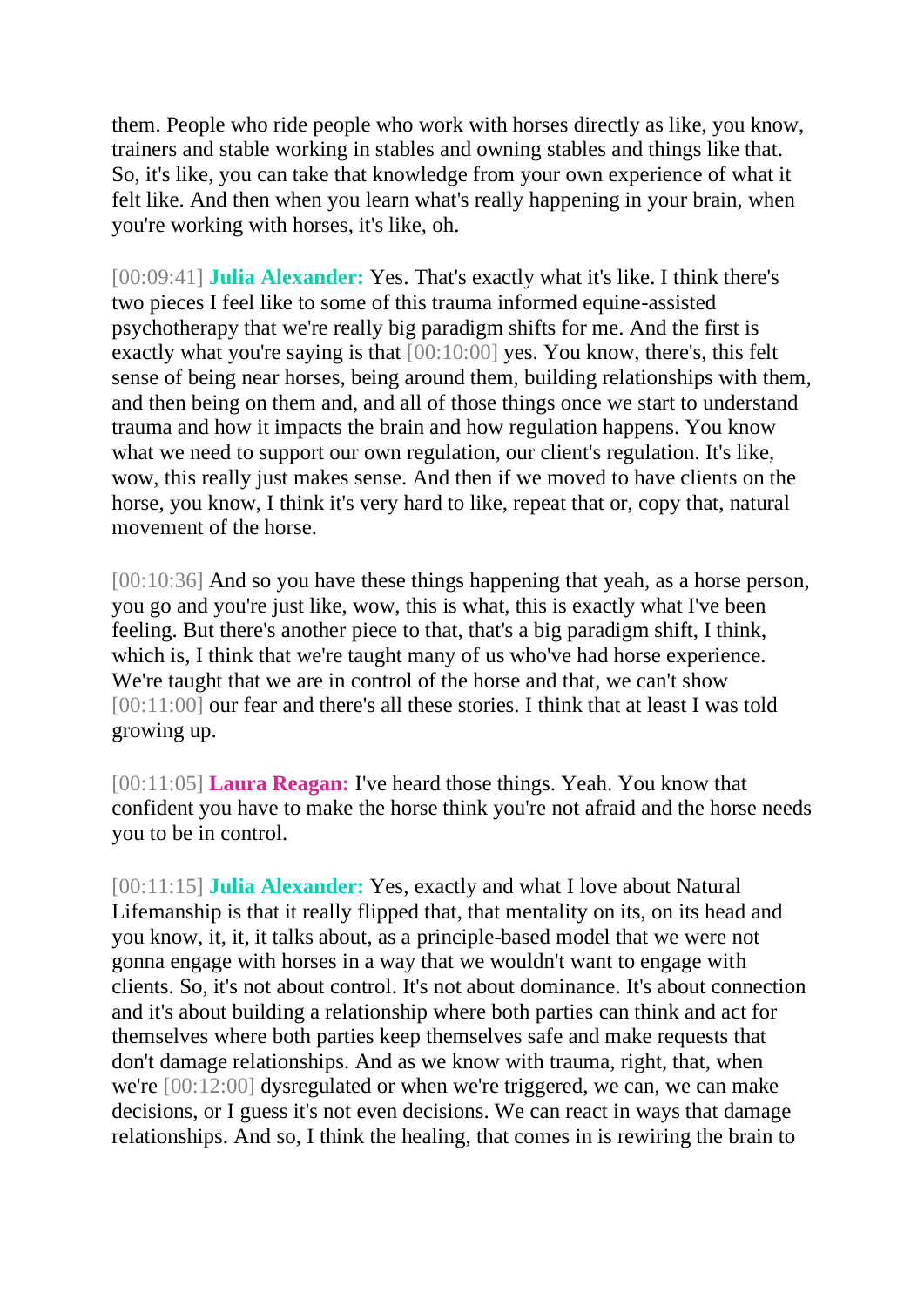develop different relationship patterns and the horses, they're just so incredible at helping us do that.

[00:12:20] So. Yeah, a lot of, a lot of really amazing connections made once we understand the brain. And once we look at horses as, as partners in this process and not as tools.

[00:12:31] **Laura Reagan:** Beautiful, I want to ask you about one thing you said, but first I want to comment that what strikes me as being really different in natural life men ship, from what you know, I am not an experienced horse woman and people who've listened to this podcast know that I've had more exposure to being around and working with horses and riding over the past couple of years that I hadn't had before since I was kind of an adolescent, but I think what I have learned in my [00:13:00] more recent time around horses, there have been a lot of messages about the horse wants you to be the leader. And you have to show the horse, kind of like that you're in charge and everything and that's what makes the horse feel safe and I've seen some things from Natural Lifemanship that say, it's not about making the horse, do what you want to do. It's about making a connection with the horse so that the horse wants to do what you're asking.

[00:13:28] **Julia Alexander:** Yeah. Yeah, exactly. And that's a really powerful. It's a powerful message to have in relationships. I mean, I think people that have experienced trauma, a lot of us have experiences where relationships are based on, dominance or control or fear or intimidation, powerlessness. Exactly. Not feeling like you have a voice, and those feelings are [00:14:00] our body feeling. Our body feels that and stores that. And I think that with Natural Lifemanship, we open up our minds to the possibility of experiencing a different type of relationship that, that doesn't, where the foundation is not those things. And that can feel really scary, I think, especially when you work with such a big animal, you know.

[00:14:22] **Laura Reagan:** Extremely vulnerable.

[00:14:23] **Julia Alexander:** Yeah. It's a very vulnerable, but that's kind of where that's where the work is. Right? I mean, you put yourself in this position to, to not dominate, right. And to, to build enough trust where you, you do make a request out of a relationship and the other party, whether it's a horse or a person says, absolutely, I want what's best for this relationship.

[00:14:49] I want to connect with you. And if connection means that you need me to follow you, then I'm happy to do that because it doesn't hurt our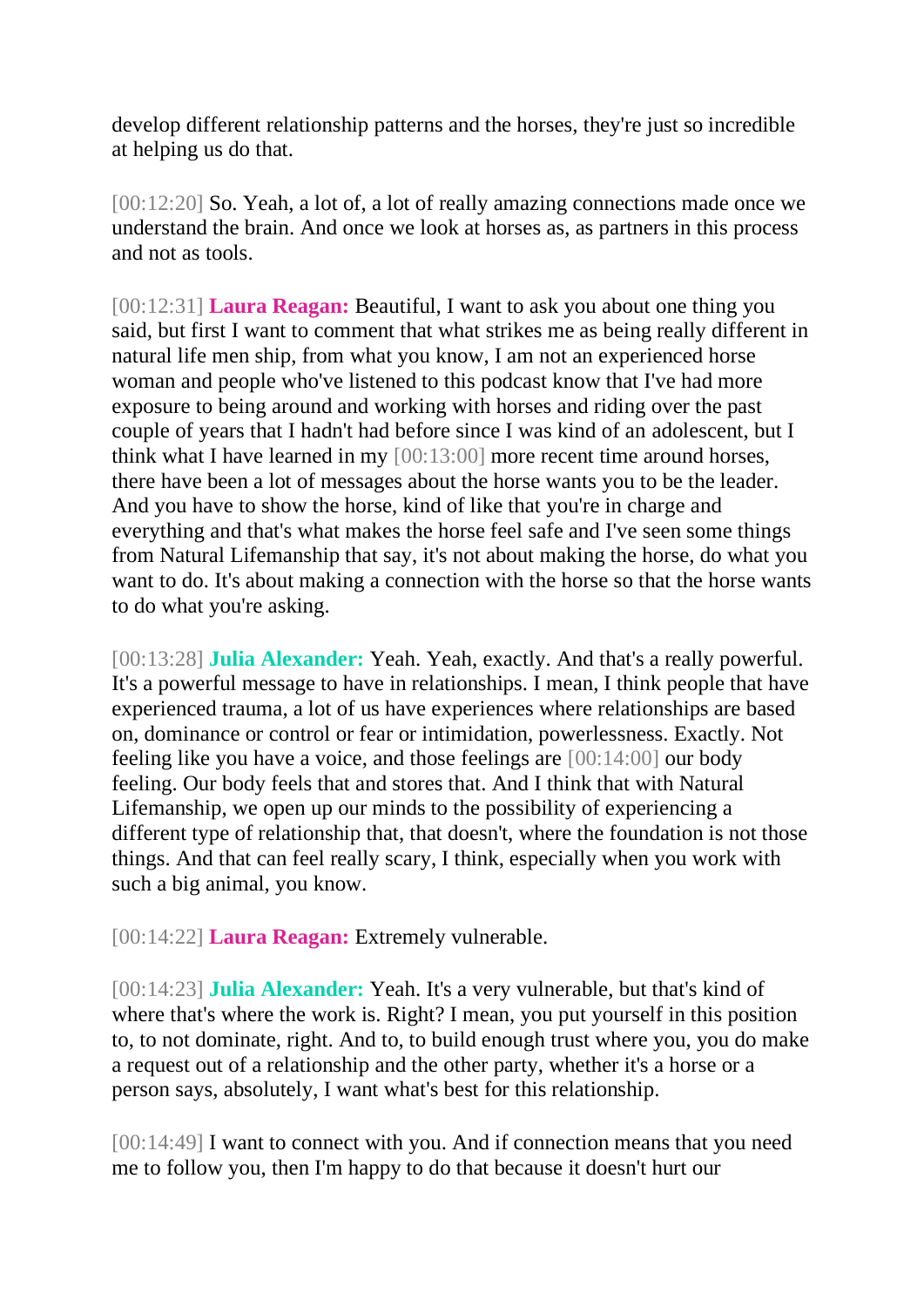relationship. It strengthens it. And obviously I don't think the [00:15:00] horse is having that exact conversation in its head, but that's the foundation.

[00:15:04] **Laura Reagan:** Well, the horse is kind of having that conversation in its body. Just like a lot of what's going on for us. We think it's our thoughts that are, running it, but it's really more responses to what we feel that are happening in our body that make us do what we do. Even if we then analyze it with our smart thinking brains and think that's the explanation.

[00:15:27] **Julia Alexander:** And a lot of this work, as we've talked about before it's, body-based, it's a felt sense. I mean, and, and some clients, are not in a position to be able to be really insight oriented. They just need support, feeling and that's it. And learning what feels safe and what doesn't feel safe and creating boundaries and all of those things those healthy relationships need.

[00:15:51] **Laura Reagan:** Yeah. And when you're talking about body-oriented work, the sense of feeling safe or unsafe is more in one's body than it is in our [00:16:00] conscious cognitive awareness. And so when sometimes you might ask someone or you might ask yourself, am I safe? Yeah, of course I'm safe. I'm here. I'm in my house. Nobody's here, the door's locked, but that doesn't mean you actually feel safe. So, it's like you're thinking can fool you into thinking, oh yeah, I'm safe, but your body's saying not safe. I need to run. I need to hide. You know? And so it's like, what is your body telling you? And what's happening for you, if that's what you're feeling, even though you think it doesn't match what you should be feeling.

[00:16:32] **Julia Alexander:** Yeah. And I love that you said that because I think that's part of where the power of working with horses. At least for me seeing it daily, so profound because we, I think have taught ourselves in a variety of ways to override what we, what our body is telling us. Right? Like we use the neocortex and the cognitive thinking parts of our brain to say you know, I'm fine. I'm fine. I'm fine. Or, you know, [00:17:00] we, we put on a brave face or we, we tell people we're okay when we're not.

[00:17:04] **Laura Reagan:** Push through

[00:17:06] **Julia Alexander:** We push through, and we try to survive. And when you're, when you're in the pasture with the horse, or when you're around the horse, the horse, doesn't understand non-congruency. I mean, they don't get that. They don't live in that world. They live in the present. And so, they, they will react to non-congruency in a way that doesn't necessarily build healthy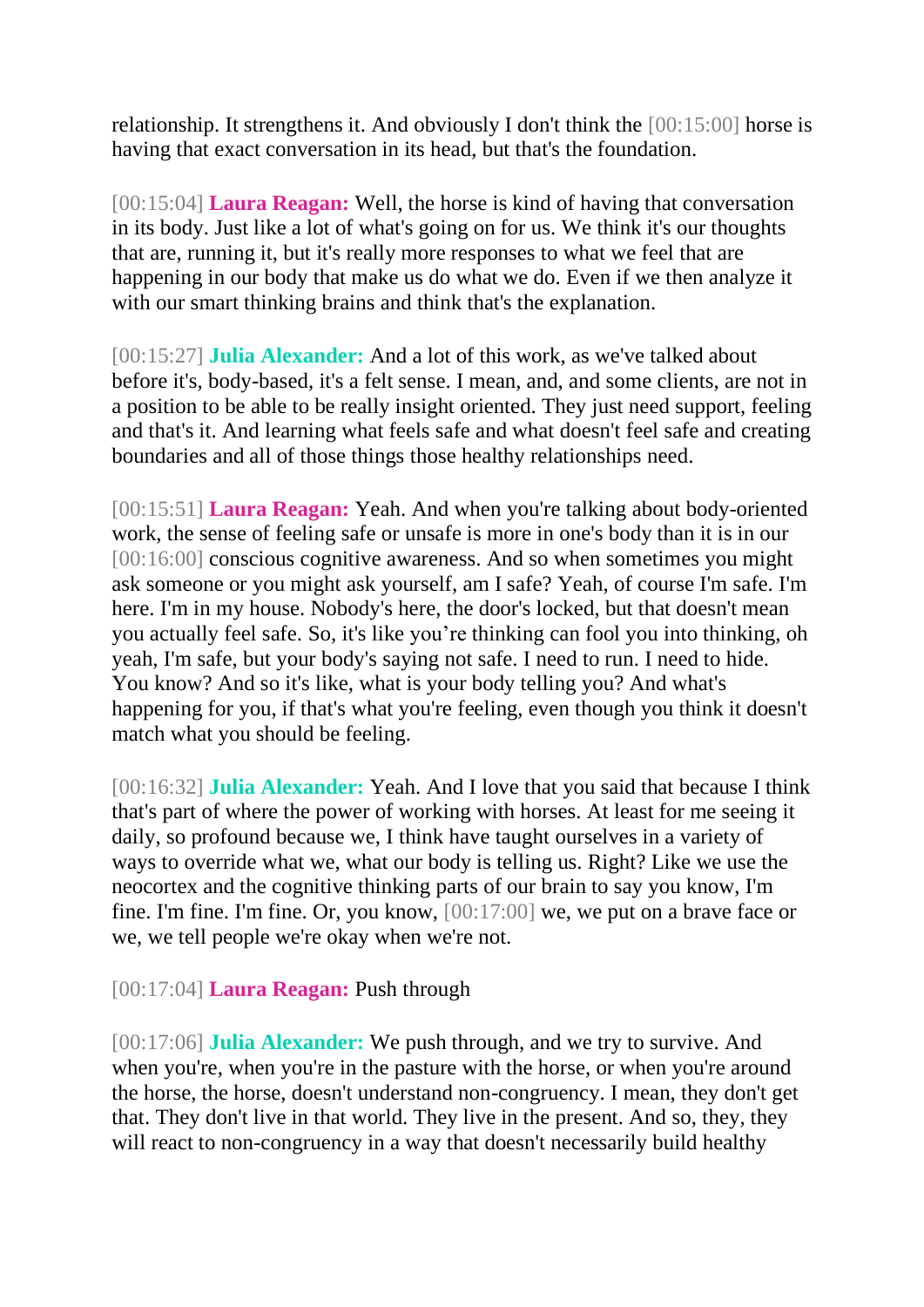relationships. And so it is very powerful I think for people who engage with horses, who are used to being able to say, no, no, I'm fine.

[00:17:40] I'm fine. Or to, you know, to say, I'm not scared, but you know, you can see it in their body, everything is tense, or their shoulders are tense or their jaws are clenched. And, you know, the horse will in a variety of different ways, they'll let them know right, within the context of the relationship they're trying to build.

[00:17:58] And that is so [00:18:00] powerful. And I think that is some of the work that's being done with Somatic Experiencing and Sensorimotor Psychotherapy, really helping clients key in right to like, what is happening in your body right now? Um, cause a horse helps you stay in your felt sense, which can be really uncomfortable too. Right?

[00:18:20] **Laura Reagan:** Right. Because for many people, being in their bodies' hasn't been safe, whether because of overwhelming anxiety that they feel because of a trauma history, or even if their bodies were, abused when they were children, then feeling what your body sensations are, which is that your body's reliving that trauma often, it doesn't feel safe to be in the here and now. It feels safer to be disconnected, but it's really an illusion that it's safer because then you're really unable to protect yourself because you really don't actually know what you're feeling or what's happening around you. Your felt sense that's there to give you [00:19:00] information is like inaccessible to you.

[00:19:02] **Julia Alexander:** Yeah. And I think that the horse and the therapist at same time are so important with that because you know, the horse is going to ask you to be present and it's the therapist's responsibility, I think, to be able to track where clients are in their bodies and when it's too much, right. And we obviously don't want to retraumatize anyone or cause them to go over threshold. And that's where we really, like, I think with Natural Lifemanship use a lot of bottom-up regulation techniques and being able to help clients in anyway, that they can, kind of stay grounded and to know when they're not grounded. And sometimes we'll put clients on horses to help them regulate, but there are so many nuances and, just it's, it's very intricate and, it takes a lot of knowledge and that's something I'm still learning.

 $[00:19:57]$  So, um, we say something, we say  $[00:20:00]$  something that I think is, is really important that we don't want the horse to just become a very expensive rocking chair, to help clients regulate it's really coming back to the connection and to the relationship. But, yeah, understanding when clients are over the threshold is important with this work because it is so embodied.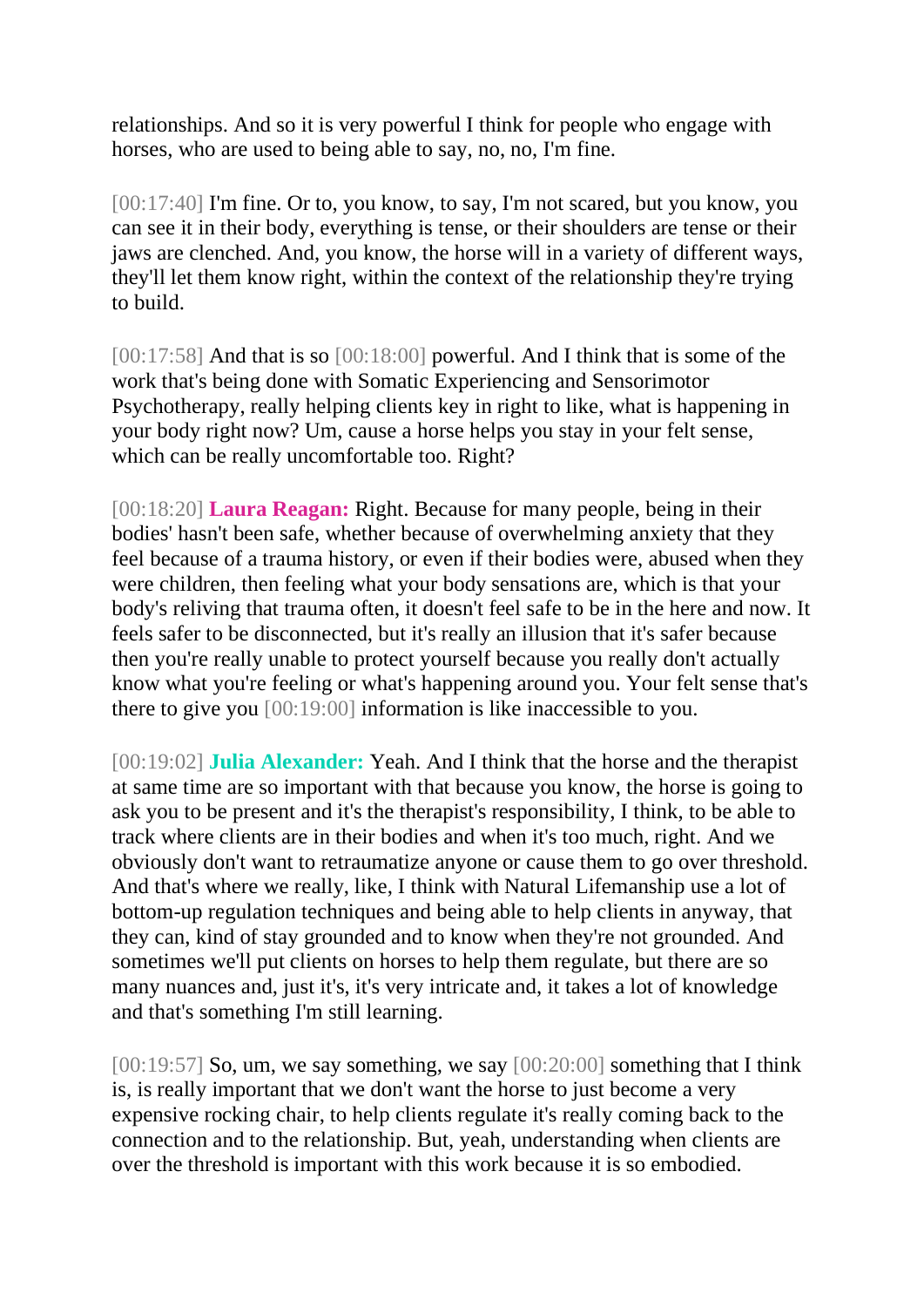[00:20:22] **Laura Reagan:** Running a group private practice has been a challenging and rewarding experience. And one thing that has made it so much easier is Therapy Notes. Therapy Notes makes billing, scheduling notetaking, and telehealth, incredibly easy. If you're coming from another EHR, like I did, Therapy Notes makes the transition incredibly easy importing your demographic data free of charge so you can get going right away. My team has found Therapy Notes, very easy to learn. It's intuitive. The customer support is second to none. And that's one of the things that has kept me a Therapy Notes customer for several years now. Anytime I've needed to [00:21:00] contact therapy notes for help with an issue, I couldn't figure out on my own I've been able to get through to someone and resolve the issue within 15 minutes, 99% of the time. Find out what more than a hundred thousand mental health professionals already know, try Therapy Notes for two months, absolutely free. Just click on the link in the show notes or enter the promo code, "CHAT," at therapynotes.com.

[00:21:24] Yeah. And with any, any trauma works of course, and you know, and that's what I think you said, the therapist has the responsibility to be tracking how the client's doing. And I'll add in all trauma work, that therapist has a responsibility to be tracking how they're doing too. Cause you know, that's a part of the process and you know how regulated you are is mirrored with your client and how regulated they are is mirrored with you and how regulated the horses. It's all these mirror neurons, you know?

[00:21:57] **Julia Alexander:** Yeah. I'm so happy you brought that up. [00:22:00] I feel like that is so important. And I was sharing this with you before, but you know, when I first started this work with the horses, I was, I felt so exposed and vulnerable and just very raw because the work does require you to be embodied. And be embodied you know all the time. Right. And I think that it's a gift, it's a gift to be able to be that in tune. I mean, the horses really ask that of you and we work in teams, which I think is really beneficial because if there are days when somebody is more dysregulated, a therapist is more dysregulated or feeling something, we can, we can communicate with each other and that's part of the process. And it's very real. I mean, it's very, very real. I think that there's a, there's an, [00:23:00] a felt sense of being present in your body, in my body in ways that I had not experienced working in an office with kids or adults, it's just, it feels very different.

[00:23:10] **Laura Reagan:** Yeah. I don't work, in my practice, I don't work with horses, not as often as I want to, and I'm not doing EAP yet. So I am in an office, but for all of us who are doing trauma therapy, it's important to be embodied and present in your body, but no matter what your setting is, and I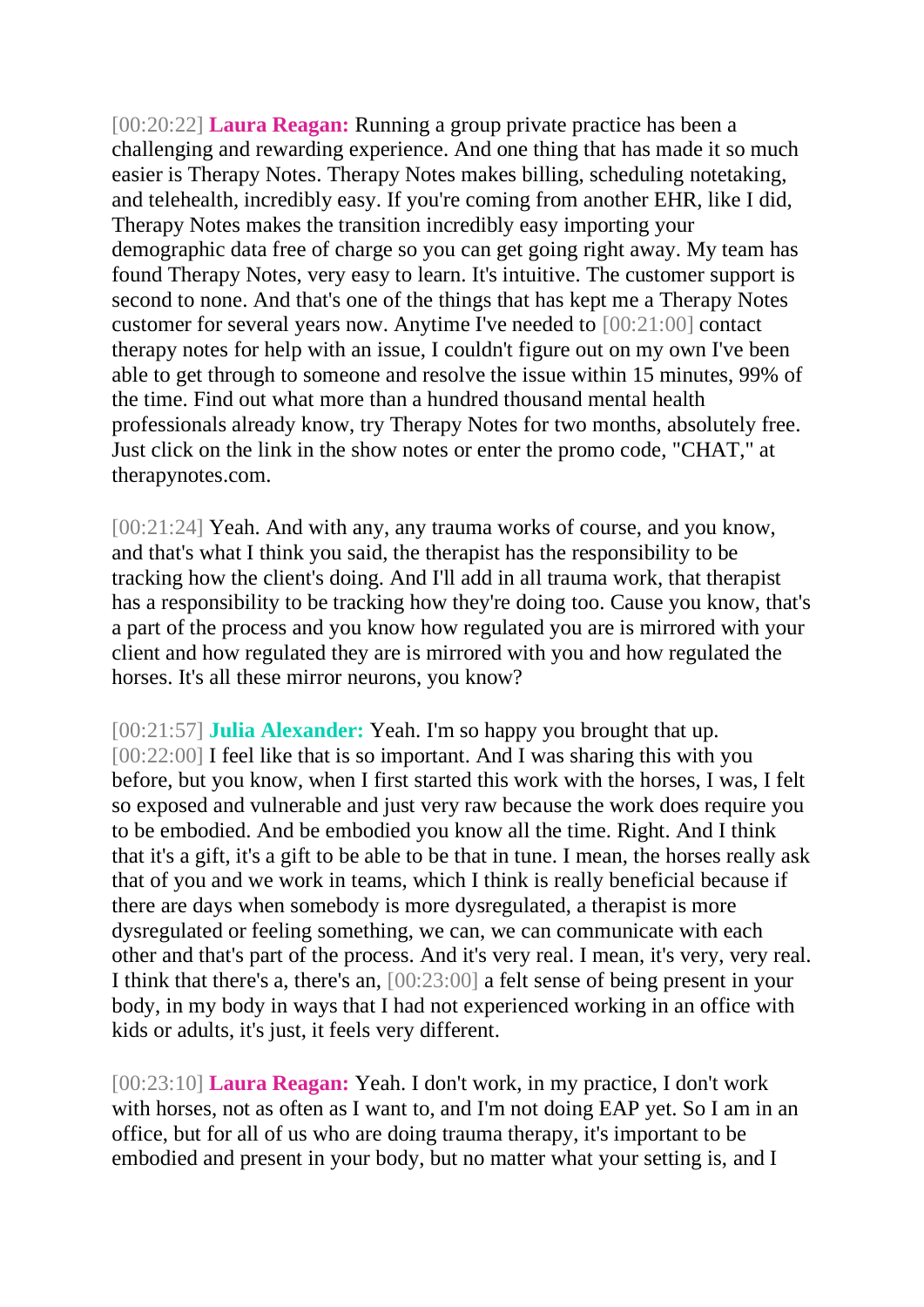think being outside, you have a lot opportunities for grounding and, but I really like what you said about how the working in a team means that when you're dysregulated, someone else is there to help you and you're there to help them. And I mean that to seems to parallel what you're doing with the horses and with clients, but that's so trauma informed.

[00:23:54] **Julia Alexander:** It is. I agree with you.

[00:23:56] I think that it is very trauma informed and I think, we have a lot [00:24:00] of conversations regularly about, how is this work impacting us and how are we doing our own work? How are we connecting with the horses when we're, when we have free time? You know? I think there are so many parallel processes that play out and being aware of them is really important, like with all trauma work.

[00:24:21] But yes, the team, the teamwork it was a for as the first time that I've done therapy and, in a team setting and there's a lot to learn. It feels incredibly supportive. So, and there's always one person who has horse experience and knows the horses and there's one person that is designated as elite clinician.

[00:24:43] And it feels yeah, it feels necessary for this work, because there's so many moving parts.

[00:24:49] **Laura Reagan:** Yeah. And it means if you need to take care of yourself, there's space for that, which

[00:24:55] **Julia Alexander:** yes.

[00:24:56] **Laura Reagan:** That's not necessarily the [00:25:00] typical mental health practice paradigm.

[00:25:02] **Julia Alexander:** Right. Right. I mean, and I have to tell you, I mean, I tell everybody this, but I am so passionate about this work and this model.

[00:25:12] I think that, when I go into work, and I have the space to be able to sit with a herd of 30 horses for even just 15 minutes. Right. I mean, it really does turn, I think, kind of mental health practice and agency practice on its head a little bit, because we're asked to take care of ourselves and that's pretty profound.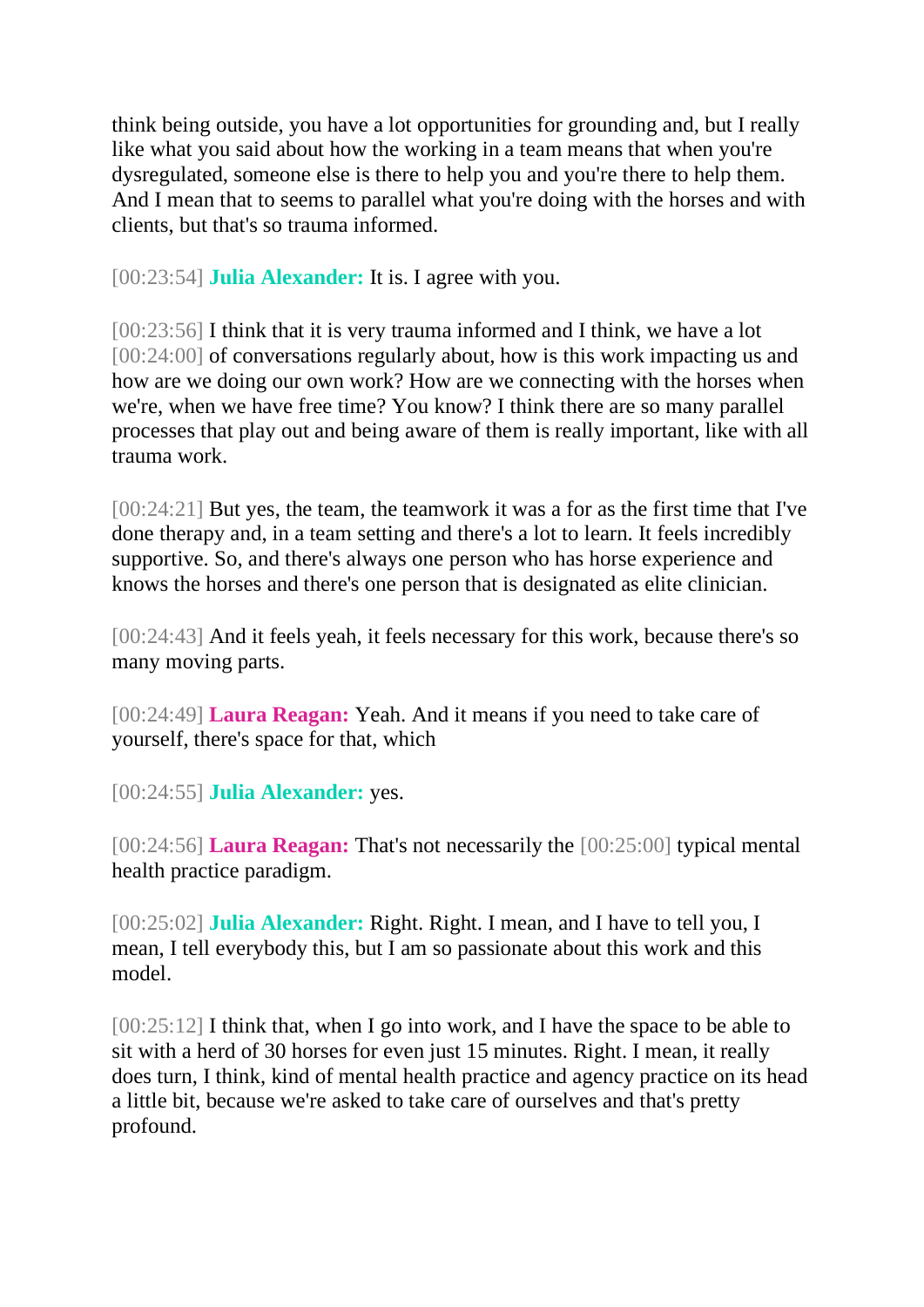[00:25:34] **Laura Reagan:** Yeah. And because in general, in our educational training programs for social work, counseling, psychology, marriage and family therapy. Uh, I don't think it's really there may be an emphasis on self-care, but I often feel like it can almost be shaming. It's like you should be doing self care and it's like, when would I be doing that? Because in my agency, [00:26:00] I have to see 12 clients in a day and the sessions are like five minutes apart. So I do have a chance to go to the bathroom occasionally.

[00:26:06] **Julia Alexander:** In my last field placement, I was working with kids and my experience was, you know, back-to-back sessions and I, if I wanted to use the bathroom, then I could, but I would be late to sessions and I loved my work there and I learned so much.

[00:26:22] But I wanted to envision something different for my life and my work to sustain me. And I think that I couldn't imagine, I couldn't imagine doing this work without the horses for me personally, just where I am in my own career development and my own trauma processing like this, it felt right. And I was motivated to make that happen, which is an understatement.

[00:26:52] **Laura Reagan:** Yeah. So awesome. So I do want to ask two more things. I know we don't have a lot of time, but I  $[00:27:00]$  guess one is kind of more of a, not a question, but you and I met at a retreat held by the wonderful Rebecca Wong in New York.

[00:27:10] And it was an equine retreat, and I really hadn't been around horses much at all. And you were much more experienced with horses, but something you said really struck me when you mentioned that how important consent is, which it is consent is like everything in any relationship and when you said something about, you know, I'm just not clear about consent, with this horse, like you were kind of trying to ask within the framework of what we were doing like how do we make sure that the horse is consenting to us touching them? And that resonated so much for me because I work with survivors of sexual violence. I've done that work for now almost 16 years. I felt the same way in the group. I had that same question. What is, where's the consent [00:28:00] with this?

[00:28:00] How does that work in this environment and this type of interaction with this horse? And it was something that I really, I guess again, what really made me understand how Natural Lifemanship is really special. So I just wanted to see if you could say a little more about consent and the interaction with the horses and you know why that's so important. I mean, it's like, almost like we know it's why it's important, but still.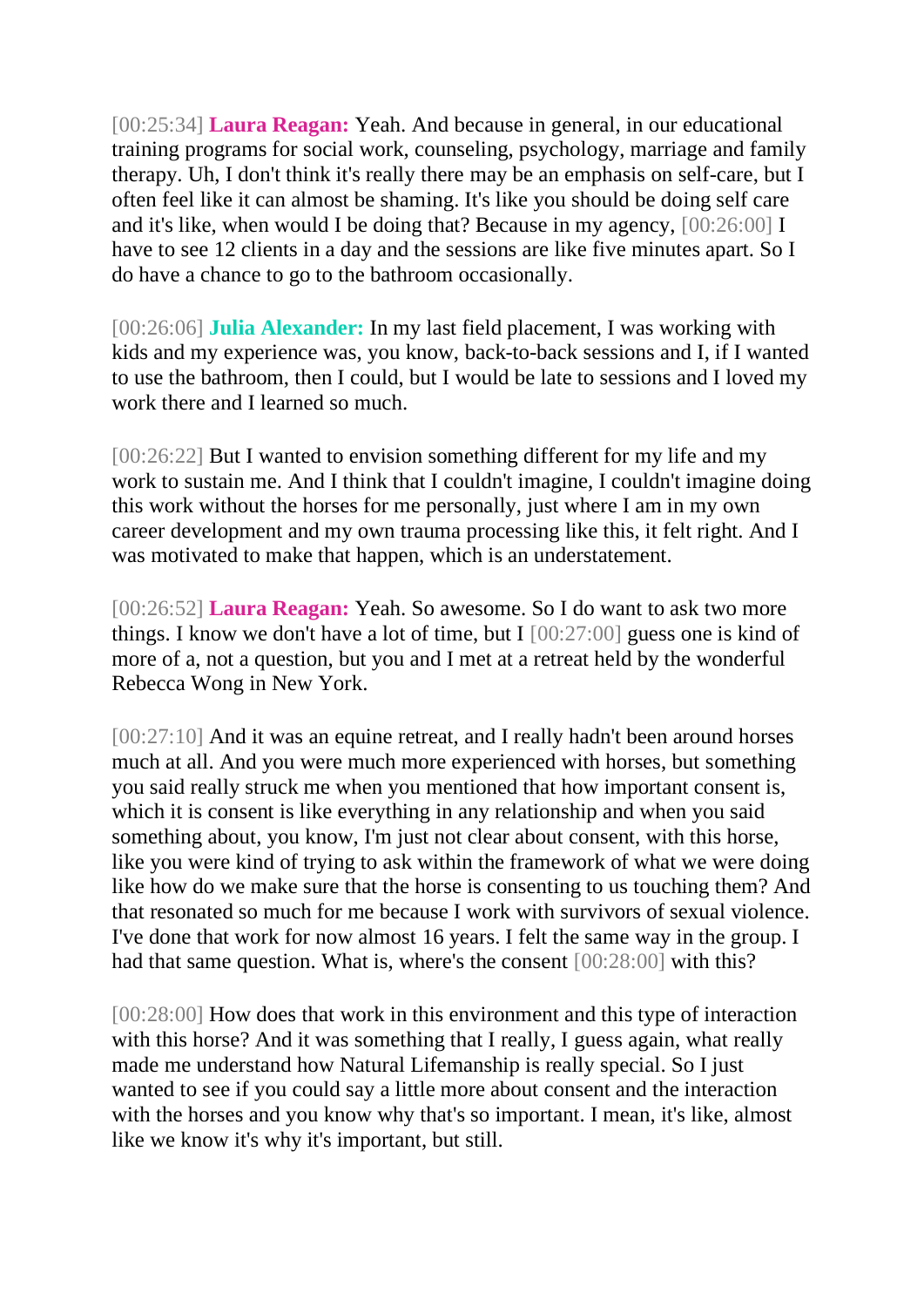[00:28:25] **Julia Alexander:** Right. Yeah. I'm happy you brought that up. I think that this is a conversation that is constantly in, in process. And yes, I think that I don't have training in the other forms of equine assisted therapy or, or learning.

[00:28:43] So I can't comment on those particular practices, but I think Natural Lifemanship does a really good job at bringing up this idea of consent and control into the conversation. I think that when we ask [00:29:00] for connection or to be in a relationship with anyone, there obviously needs to be consent.

[00:29:08] When we use horses, I think that we have to acknowledge that we do have power, right? When we take a horse from the field and put them into a round pen. I mean, there's, there is power there. And just like when we talk about being a clinician and the power that we have in a therapeutic relationship with clients it's in the room, right.

[00:29:34] And we bring our identities into the room. We bring that into the space. So I think that, I think that we try really hard to be mindful of what that looks like. And sometimes we do work with horses that are in the field, but where's the choice. Right? And I think that Natural Lifemanship does a beautiful job at making aware relationship patterns where choice hasn't been an option and definitely [00:30:00] brings that into the forefront. And I think that we in my work are continuing that conversation of how can we get even better at looking at kind of some of the ethical nature of, of involving horses in relationships where who knows maybe some horses don't want to have relationships with certain clients. Maybe it's not a good fit. Maybe some horses are tired on a certain day and don't want to be in the round pen. So I don't have, I don't have a good concrete answer except for that it's a conversation that needs to continue to happen.

[00:30:32] I think with anyone that uses horses in therapy settings, what I will say is that when the work, I think when the work is done really responsibly, you see horses really willing and eager to develop deep relationships with clients. And you don't see it being something that sours them or makes them feel really drained at the end of the day.

[00:30:59] I think when the [00:31:00] work is done responsibly, it's really beautiful to see. But yeah, that conversation of consent is one that I think we, we will keep having, I hope that answers your question.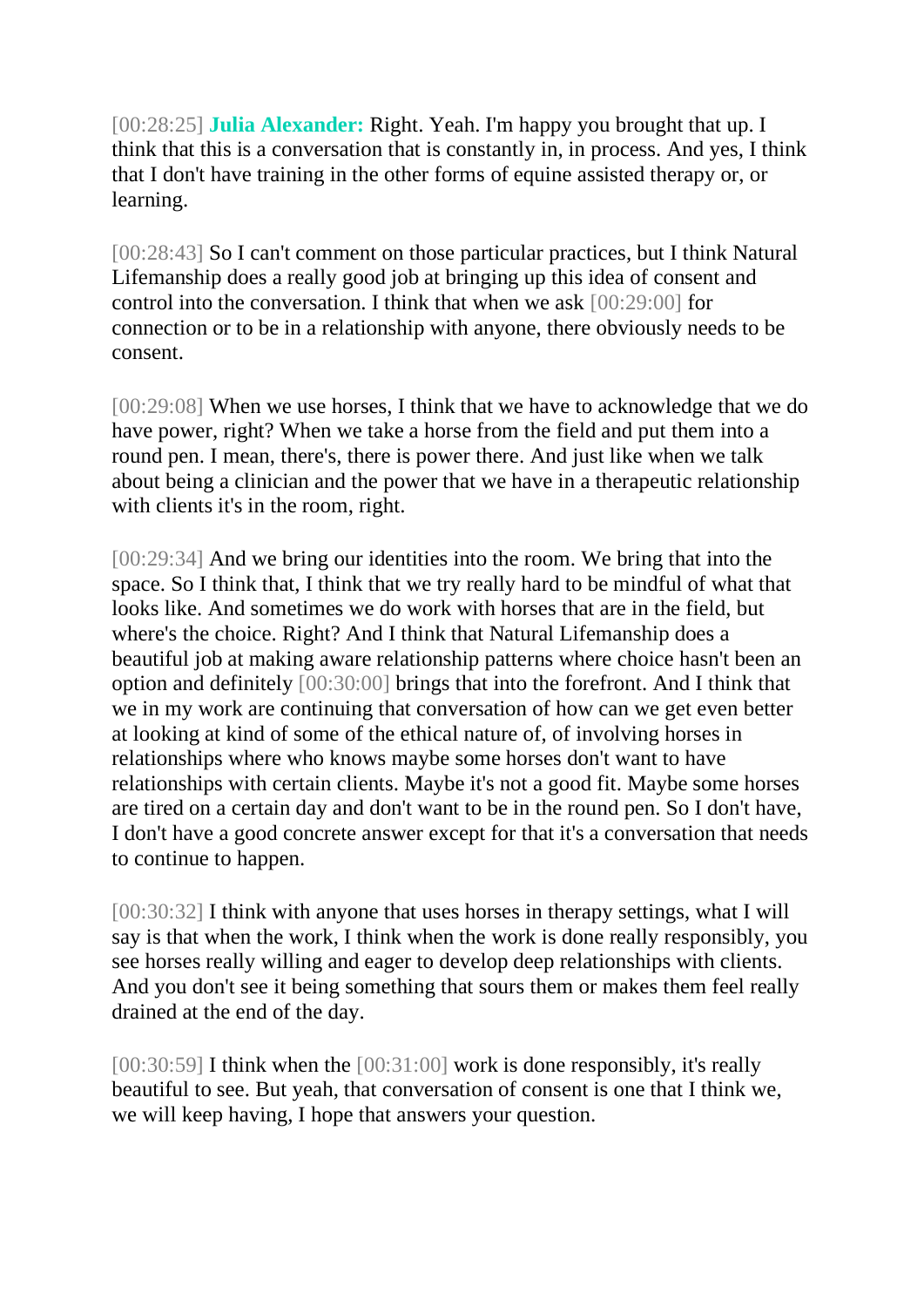[00:31:10] **Laura Reagan:** Yeah. That was a beautiful answer. And there's no simple answer there it's an animal that, I mean, if they really had their own choice, they wouldn't be living in Barns, they wouldn't be on farms and stuff. They would be in the wild. So there's a limitation on how much consent they can have in our current culture. But, the ethical aspect, just because it's complicated doesn't mean you don't consider it, you know?

[00:31:41] **Julia Alexander:** Right. Exactly. Just like any power, dynamic in relationships. If we ignore it and then the power goes unchecked, and I think that's where things start to get, they can start to get dangerous.

[00:31:53] **Laura Reagan:** Absolutely. Yeah. So that was the other part I wanted to ask you about is when you say that Natural [00:32:00] Lifemanship is principle-based, can you explain what you mean by that?

[00:32:03] **Julia Alexander:** Sure. So Natural Lifemanship talks a lot about applying principles, that are, are universal. So they use, they use horse psychology and anything that they apply to the horse, they would like it to also be able to equally apply to clients. So the nice thing about that is that you can, I've found personally in my own experience, I can bring in other forms of other forms of training that I have into this work.

[00:32:36] I can use the horse psychology. I can use that relational piece, the piece about connection, and then I can also use the trainings that I have done. And I think that the model fits so well with so many of the other, brain-based bottom up, trauma informed regulation pieces that it just clicks.

[00:32:57] It clicks well. And I like [00:33:00] that because a lot of, a lot of horse work as I said before, think tends to veer towards the side of dominance and control, even when we don't, even when we don't want to really acknowledge that, in the horse world, which I've been in my whole life. Yeah. It can, it can have that feel to it.

[00:33:19] **Laura Reagan:** So I think people just think that's how it is and that's what you do and then they just don't have the real thought of the horse as a true sentient being. And, you know, they just don't, it's not that like, it's just not the mindset because it's not intended to do harm. It's just thought that that's how things are.

[00:33:42] **Julia Alexander:** Right. And I think we need to challenge that when we say horses aren't capable of being able to control themselves. And I think what Natural Lifemanship says is would you ever say that about a client or